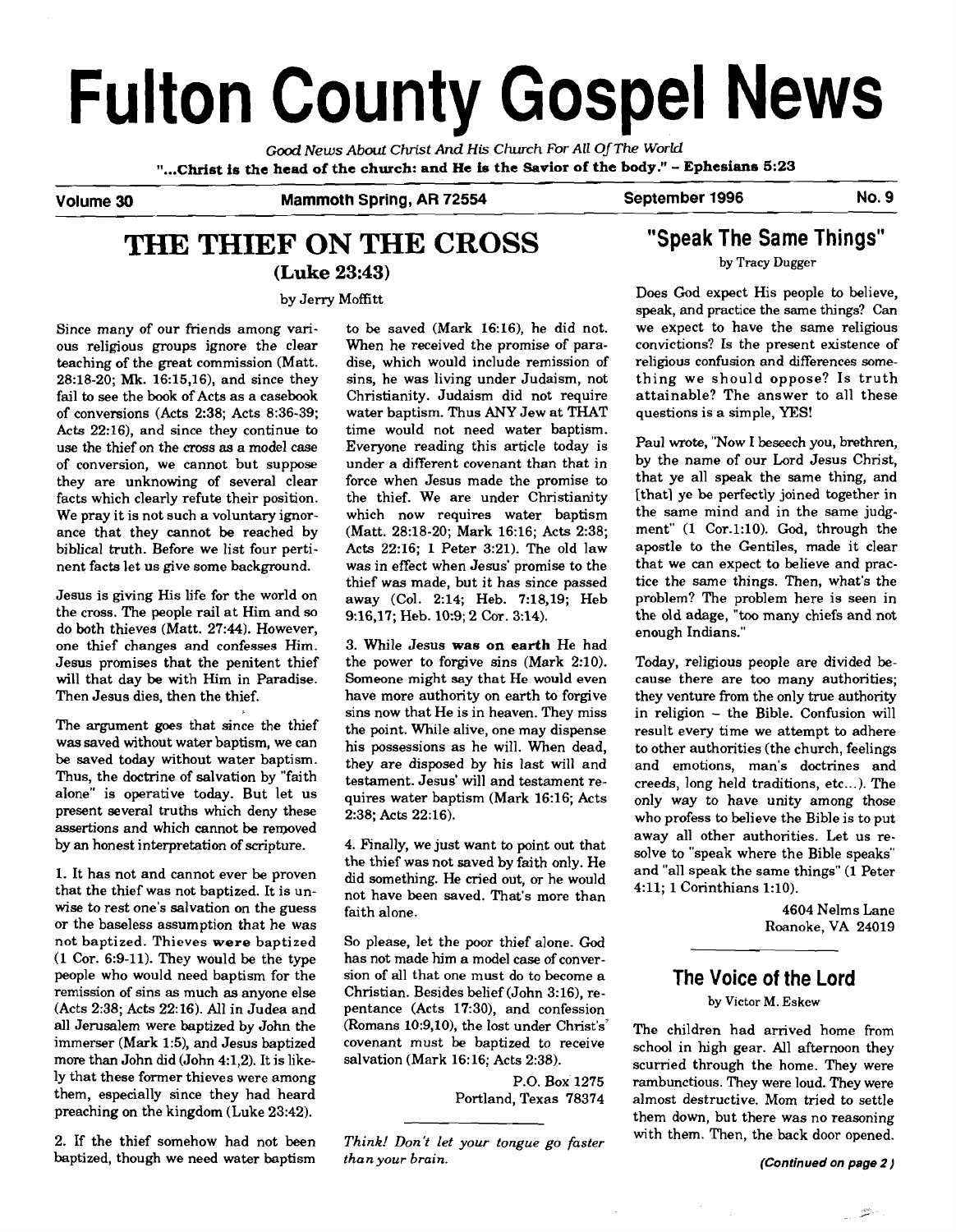# **FULTON COUNTY GOSPEL NEWS USPO Publication** # 21 1780

... is a Periodical publication issued monthly by the Church of Christ **at** Third **and**  Bethel (P.O. Box 251). Mammoth Spring, **AR** 72554-0251. POSTMASTER: Please mail all changes of address to the above address

FCGN is mailed **free** of charge to any who care to receive it. We will be happy to add any names to the regular mailing list. If you **send** in a name we must have a complete address, including number and street name, or R.R. or HCR number. plus box number, or a P.O. Box number and the NINE DIGIT ZIP CODE. This paper is supported by unsolicited contributions for which we are grateful. Financial **information** will be furnished upon request. Mail **all** address ~tions or manuscrips **to:** 

# **FULTON COUNTY GOSPEL NEWS**  P. **0. Box** <sup>251</sup> Mammoth Spring. AR 72554 Ted J. Clarke ............................... **EDlTOR**  Phone ............................... (501) 625-3217 **<sup>A</sup>**

# **(Continued from page 1)**

A tall, sturdy silhouette appeared in the doorway. A voice rang out "I'm home." The whole house became quiet. The children settled in their places. Dad had spoken.

This simple scene illustrates well the power which is found in a father's voice. Most everyone is aware of the authority which resides in dad's spoken words. This same type of power and authority is contained in the voice of God. In fact, a human's voice only meagerly compares to the voice of God Almighty.

The psalmist understood the remarkable power of the voice of the Lord. In the twenty-ninth psalm he wrote about it. "The voice of the Lord is powerful; the voice of the Lord is full of majesty. The voice of the Lord breaketh the cedars; yea, the Lord breaketh the cedars of Lebanon... The voice of the Lord divideth the flames of fire. The voice of the Lord shaketh the wilderness; the Lord shaketh the wilderness of Kadesh" (vss. 4-5, 7-8).

An example of how men react when God speaks forth is found in Exodus 20. The children of Israel had departed from Egypt. They had assembled at the foot of Mt. Sinai. Three days had been spent in preparation for God's descent upon the mountain. The moment finally arrived. The 'Ten Words" were uttered. Then the children of **Iarael** responded.

*'And all the people saw the thunderings, and the lightnings, and the noise of the trumpet and the mountain smoking: and when the people saw it, they removed, and stood afhr oft: And they said unto Moses, Speak thou with us, and we will hear: but let not God speak with us lest* **we** *die. And Moses said unto the people, Fear not; for God is come to prove you, and that His fear may be before your faces, that ye sin not. And the people stood afar ofi and Moses drew near unto the thick darkness where God was (Exo.* **20:18-21).** 

Israel trembled when God spoke. Fear filled their timid hearts. They begged, pleaded for Moses to go hear the spoken words for them, lest they die. It is almost beyond our comprehension that a voice could command such power.

One day in the future this voice will speak **again** from on high. "For the Lord, Himself shall descend from heaven with a shout, with the voice of the archangel, and with the trump of God, and the dead in Christ shall rise first" (I Thess. 4:16). That voice will hold the same power as in the long ago. Humanity will quiver. Silence will fill the earth. The Lord will have spoken. [Are you ready? - ed.]

> 404 Beny Road Paragould, Arkansas 72450

# **"Edification in Christ"**

# by Darrell Broking

The Greek noun "oikodome" denotes the act of building. This word comes from the word "oiko," a home, and the word "demo," to build. The verb "oikodomeo" literally means "to build a house." In Matthew 21:42 oikodomeo is used **as** a noun, and translated builders. This same word is translated "edified' in Acts 9:31 and other places. Edification is the act of building.

Any time a wise person sets out to erect a structure, he will sit down and count the cost. In Luke 14:28, we read the words of that wise master builder, Jesus the Christ."For *which of you, intending to build a tower, sitteth not down first, and counteth the cost whether he have sufficient to finish it?"* The cost involved in being built up in the Lord's house is considerable. Very few are willing to pay that price. In Matthew 13:14 Jesus said, *'Xgain, the kingdom of heaven is like unto tmsure hid in a field; the which when a man hath found, he hideth, and*  *for joy thereof goeth and selleth all that he hath, and buyeth that field.* " The price tag placed upon one being built up in the Lord's house is one's total worth. If we refuse to begin here, we labor in vain. Paul revealed to the Corinthians that the churches of Macedonia had much power in weakness, because they *"first gave their own selves to the Lord"*  (2 Corinthians 8:5).

The most important element in any structure is its foundation. In 1 Corinthians 3:11 we read, *"For other foundation can no man lay than that is laid, which is Jesus Christ."* The Jew's rejected the Christ, therefore He said to them: **"Did**  *ye never read in the scriptures, The stone which the builders rejected, the same is become the head of the cornec this is the Lord's doing, and it is marvelous in our eyes?"* (Matthew 21:42).

**So** it is that all edification is centered around the Lord and His good doctrine. Jesus said,"Therefbre *whosoever heareth these sayings of mine, and doeth them, I will liken him unto a wise man, which built his house upon a* rock" (Matthew 7:24). True edification can only result when all of Jesus' doctrine is accepted. The hard sayings of the Lord are just as important **as** the love and grace passages found in His word. Jesus' doctrine is the fiber holding His house together. Any time a person skimps, and leaves out some of the fiber, you can be assured that his building will not withstand the coming storm.

Inspired men in the first century were given various parts of the Lord's doctrine *"for the perfecting of the saints, fir the work of the ministry, for the edifiting of the body of Christ: Till* **we** *all come in the unity of the faith, and of the knowledge of the Son of God, unto a perfect man, unto the measure of the stature of the filness of Christ: That* **we** *henceforth be* **no** *more children, tossed to and* fro, *and carried about with every wind of doctrine, by the sleight of men, and cunning craftiness, whereby they lie in wait to deceive; But speaking the truth in love, may grow up into him in all things, which is the head, even Christ" (Ephesians* **492-15).** We have the New Testament for that same reason today; that is, to be built up in Christ!

> 5098 Bowie Road Memphis, Tennessee 38109

*Jealousy has a special knack for making a fool of itself:*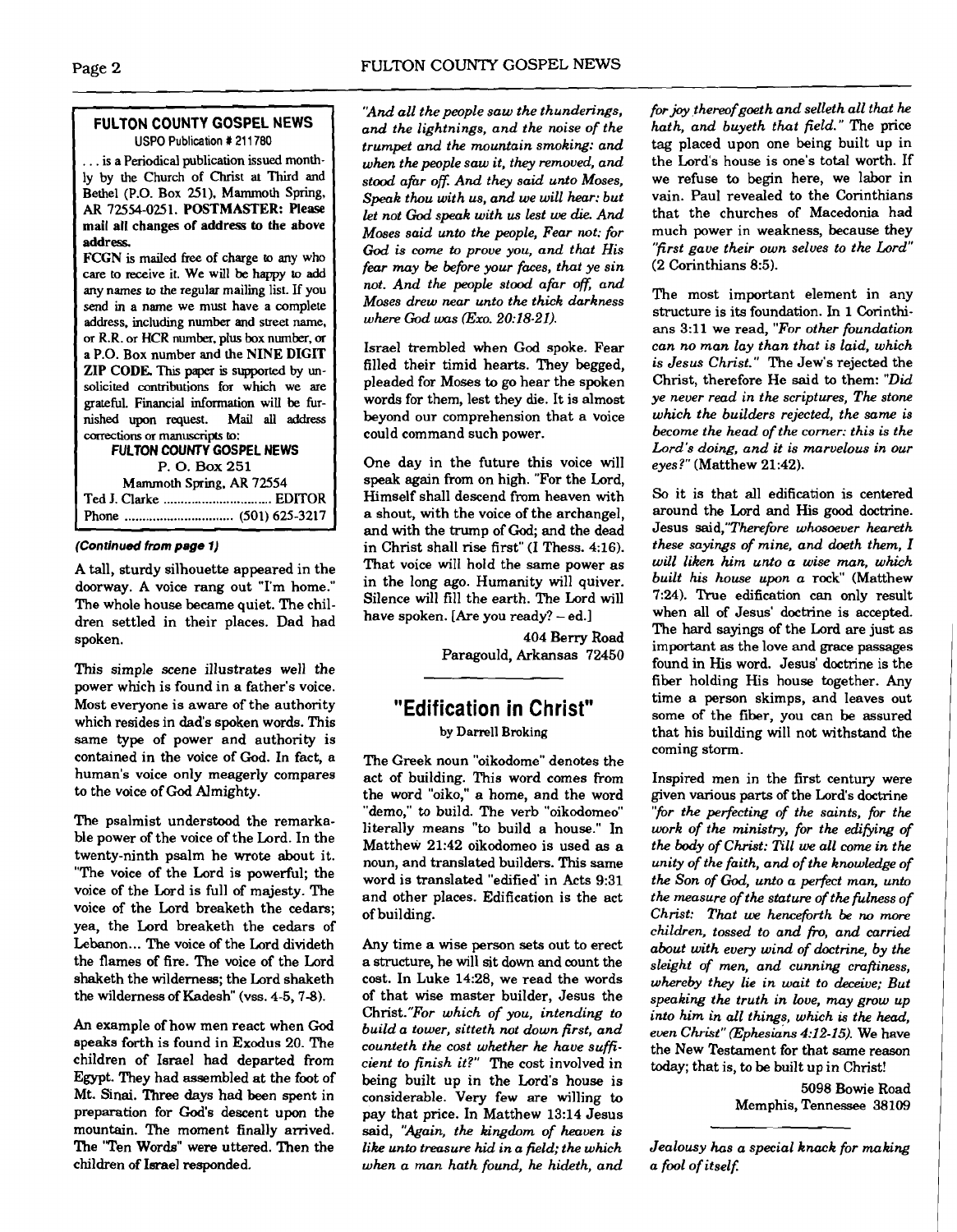Are you scared of the dark? In the light we travel, work, visit, and walk through our neighborhoods. Yet, as the shades of night fall around us the same surroundings develop an ominous atmosphere. Shapes and shadows constrict our throats and increase our heart rate. Apprehensively, we park under the street lamp and scurry to our doors for fear of what we cannot see.

Our natural fear of darkness is of necessity, because so much evil lurks in the darkness. Those whose feet run to evil are emboldened when night falls. They hit the streets to perform all forms of mischief on terrified citizens. **As** a result, we lock our doors and turn on all the lights to settle our fears. Darkness and sin are indelibly linked throughout the pages of the Scripture. "Ye are all children of light and children of the day: we are not of the night, nor of darkness" (1Thess. 5:5). Darkness is where evil resides and hell is painted as an eternity of the wretched blackness of night.

Of our Lord, John writes, "that God is light, and in Him is no darkness at all" (1John 1:5). In Him is all purity and beauty and the terror of darkness is nowhere to be found. Then, in the midst of the startling imagery of the "I Am" statements of the Fourth Gospel, John records Jesus' words, "I am the light of the world' (John 8:12). The lessons that can be culled from this short phrase are legion.

Light is the most powerful force in the world. Have you ever contemplated the power of light? As an example of its vitality consider that a common candle can be placed in a room that is so profoundly dark that it appears to latch onto you. Yet, the darkness, no matter how powerful, cannot extinguish that candle. **As** Christians we can find extraordinary comfort in this fact of nature. Satan, or darkness, cannot  $-$  no matter how hard he tries - make us be lost. The choice resides with us. We have the choice to select the path to salvation or the path to destruction.

In Greek the church means the "called out." Christians, therefore, are called out of the darkness of the world to be in the light and to be light. **As** a result we can bring light to those around us who are bathed in darkness. But can we be lights to the world just like Christ: While we do

we can still be shining lights to the world the darkness of  $M_{\text{out}}$  the still when we are following lives and souls. by Richard Mansel (Matt.  $5:14-16$ ). When we are following close behind our Lord, His light shines on us and reflects off of us to the world. If we get farther away from the Lord, the light fades and we are no longer shining lights to the world. Why can we see the moon so well and barely see Mars at all? Their reflected light comes from the sun and Mars is too far away to receive as much light. If your influence for the Lord is weak, you are probably too far away from the source of light. When we are close to Him we can evangelize, because people in darkness see our light and migrate to us to escape the darkness.

> So often we hear people say they cannot find happiness or the answers to the big questions of life. Skeptics usually attribute their inability to find answers to the fact that the answers do not exist. In actuality, they are **so** far away from God and ensconced in darkness that they are unsure of their bearings. Matters we are sure of in the light are always questionable when bathed in darkness. The reason so many people are lost in our world today - in drugs, multiple divorces, alcoholism, crimes or despair  $-$  is they are in darkness and cannot find their way. When their world is illuminated by God's light, everything becomes clearer and better decisions can be made.

> This is why evangelism is **so** crucial. Sinners are lost in the darkness and they cannot find the lighted path that leads to heaven. Christians must take their light **into** the world and take the hands of the lost, **so** they can find the right path. Oth-

# **CONTRIBUTIONS CHURCHES**

—∞∞∞∞<del>∞</del>

| Church of Christ, Viola, Ar.  \$15.00         |  |
|-----------------------------------------------|--|
|                                               |  |
| Mammoth Spring, Ar.                           |  |
| Church of Christ, Souder, Mo.  25.00          |  |
| Dellhalf Church of Christ, Myrtle, Mo.  25.00 |  |
| Church of Christ, Elizabeth, Ar.  15.00       |  |
| Church of Christ, Moody, Mo.  25.00           |  |
| Lowell Church of Christ  50.00                |  |
| Springdale, Ar.                               |  |
| Jeff Church of Christ, Thayer, Mo.  25.00     |  |
| Church of Christ, Bakersfield, Mo.  25.00     |  |
| Church of Christ, Garfield, Ar.  35.00        |  |
| Church of Christ, Clarkridge, Ar.  75.00      |  |
| .                                             |  |

### INDIVIDUALS

| Douglas Patterson, El Dorado, Ks.  \$25.00  |  |
|---------------------------------------------|--|
| Tom Jones, Mammoth Spring, Ar.  20.00       |  |
| Lovice Garner, Arkadelphia, Ar.  20.00      |  |
| Ann Wilson, Hot Springs Village, Ar.  30.00 |  |

**"1 Am the Light of the World"** not have it in us to be lights like Christ, erwise, they will continue to wander in we can still be shining lights to the world the darkness of night until they lose their

If you are not an immersed believer, faithful to the Lord's message, then you are lost in darkness. God's word can help you escape its chains (Psalm 119:105). Throw them off and become free to really be yourself, free to find the path God has waiting for you (Matt. 7:13,14).

> 629 26th Street Cairo, Illinois 62914

# **Lip Service**

### **by** David Long

There is no doubt, that the Christian life is a life of service (Rom 12:l). But what kind of service? Is the Christian service just in speech only? Will just some type of acknowledgment with my lips do? Read carefully these Bible passages.

*"This people draweth nigh unto me with their mouth, and honoureth me with their lips; but their heart is far from me"* (Matthew 15:8). *"All therefore whatsoever they bid you observe, that observe and do; but do not ye after their works: for they say, and do mt"* Matthew 23:3). *"They profess that they know God; but in works they deny him, being abominable, and disobe*dient, and unto every good work reprobate" (Titus 1:16). *"What doth it profit, my brethren, though a man say he hath faith, and have not works? Can faith save him? If a brother or sister be naked, and destitute of daily food, And one ofyou say unto them, 'Depart in peace, be ye warmed and filled'; notwithstanding ye give them not those things which are needful to the body; what doth it profit?"* (James 2:14- 16). *"Zf a man say, 'I love God,' and hnteth his brother, he is a liar: for he that loveth not his brother whom he hnth seen, how can he love God whom he hath not seen?"* (1 John 4:20).

Now, just what kind of service do we read about here? Lip service! Is this kind of service acceptable to God? NO! The Christian life does involve lip service (Heb. 13:15), but not lip service only.

Did you read 1 John 4:20 carefully? *'Tf a man say, I love God..* ." Notice what Jesus said along this same line. *"If ye love me, keep my commandrnents"(John* 14:15).

Read 1 John 3:17 with James 2:14-16. Read 1 John 2:3-5 with Titus 1:16.

Do we get the picture? Let us not be guilty of affirming our love for **God** with our lips while denying it by our actions

> Rt. 1 Box 36 Brent, **AL** 35034